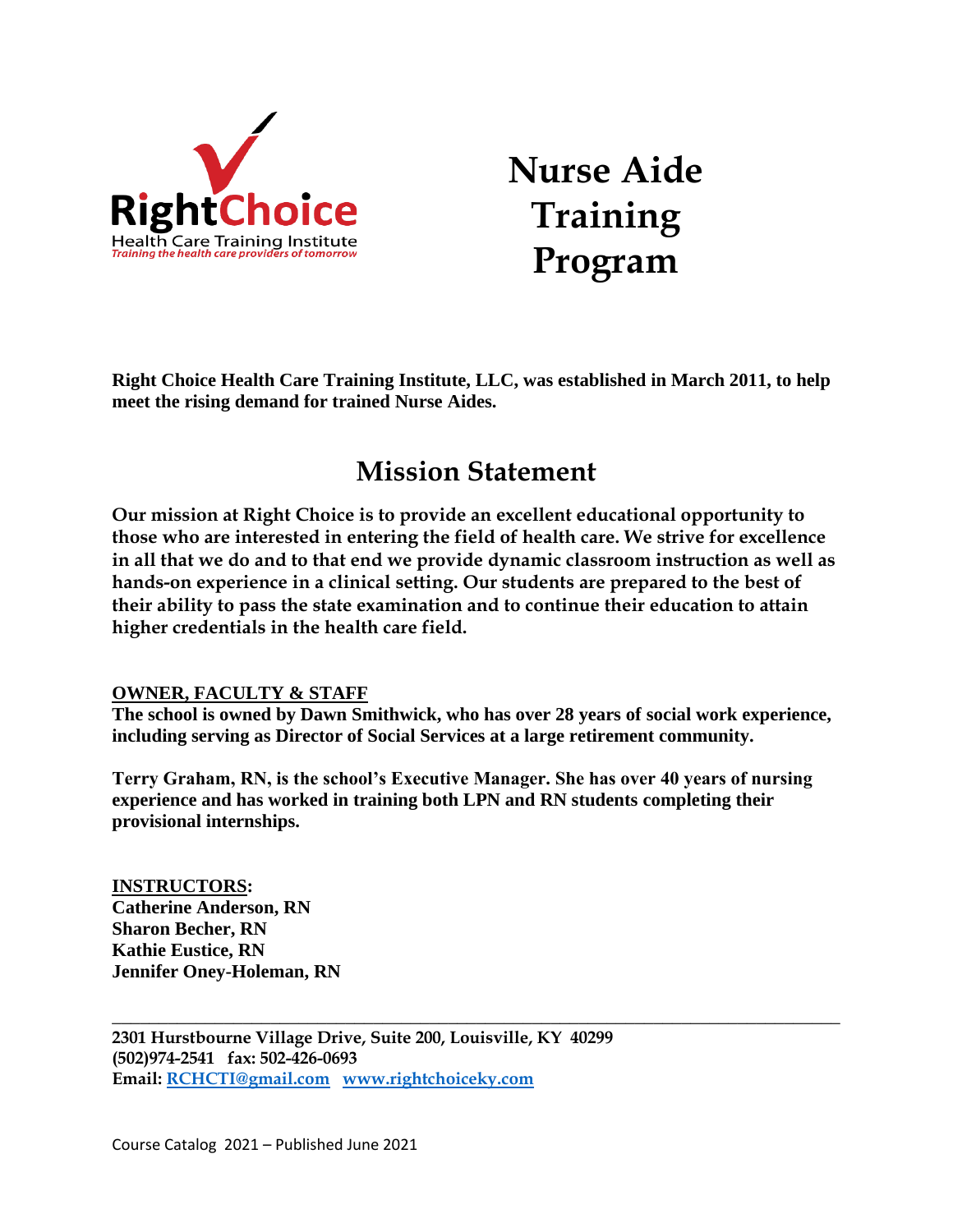# **About the Nurse Aide Training Program**

The purpose of this course is to prepare students to successfully take the state exam to be a State Registered Nurse Aide. As the over-65 age group continues to grow in size, there will be a greater demand for health care services at all levels. By preparing students to be successful Nurse Aides they will be strategically positioned to advance their career into nursing if they choose.

This course will cover all topics found in Mosby's Textbook for Long-Term Care Nursing Assistants (8<sup>th</sup> ed.) by Clare Kostelnick, RN, BSN. The table of contents for this book appears on the following pages.

This program has a MINIMUM of 75 clock hours of instruction. Of these hours, 59 are classroom and lab instruction and 16 will be spent in clinical practice at a nursing facility.

Right Choice offers the program in three formats: in person instruction, live online instruction and a full online class. All class offerings require 16 hours of in person clinical instruction.

# **Statement of Purpose from the State of KY**

- 1. The purpose of the State Registered Nurse Aide program in Kentucky is to prepare the Nurse Aide to provide high quality, direct patient care under the supervision of licensed nurse personnel.
- 2. The goal is to ensure the availability of a well-structured, uniform program across Kentucky and provide a foundation for high quality Nurse Aide service.

# **State Test**

Students who want to be a State Registered Nurse Aide must take and pass the state exam. The cost of this exam is not covered by the fee you pay to Right Choice and would be an additional cost to you.

# **State Registered Nurse Aide**

Once you have completed the course and passed the state test, you will be a State Registered Nurse Aide (SRNA) in the state of Kentucky.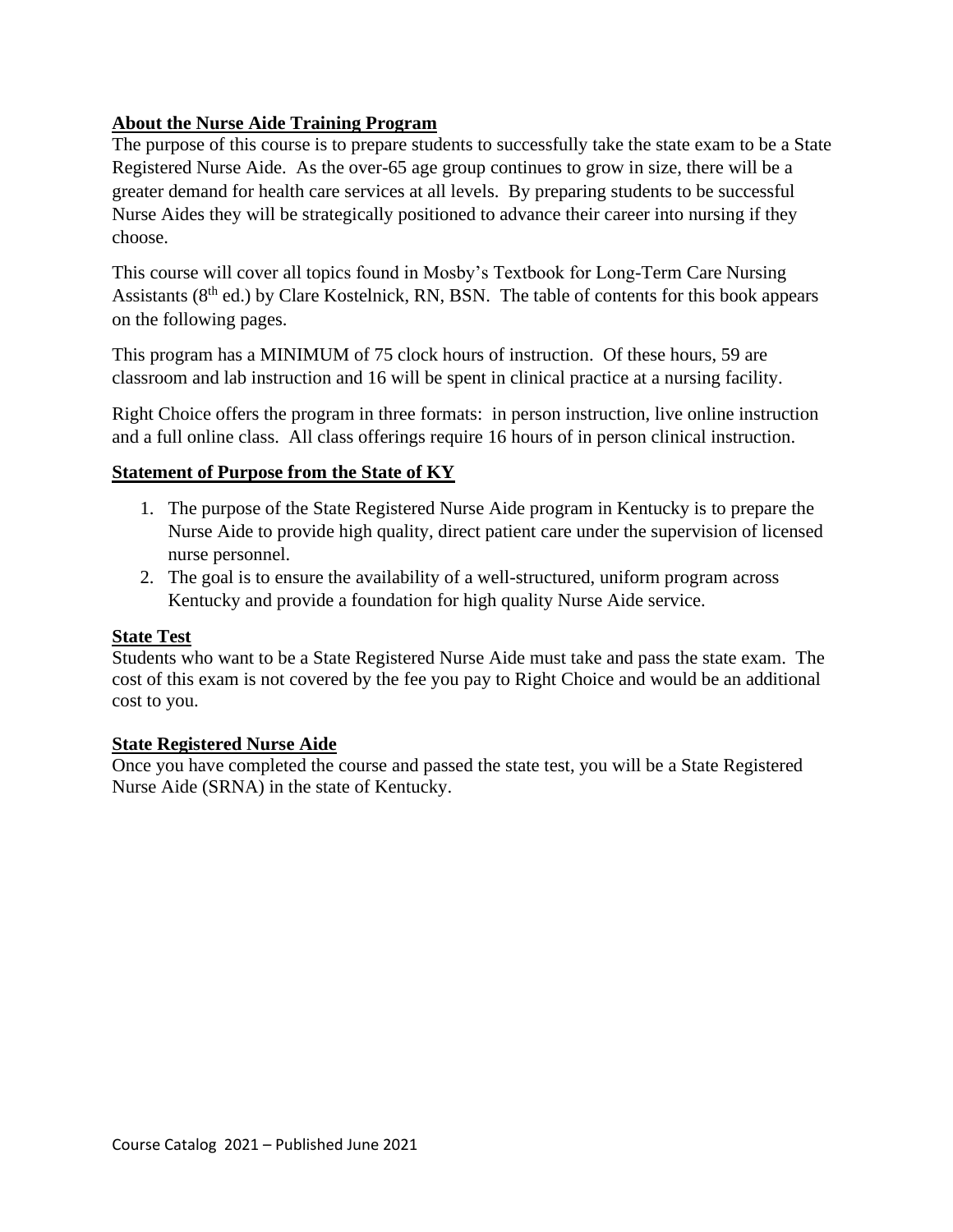# **Course Description:**

Table of Contents from Mosby's Textbook

- 1. The Nursing Assistant Working in Long-Term Care
- 2. Resident Right, Ethics and Laws
- 3. Work Ethics
- 4. Communicating with the Health Team
- 5. Assisting with the Nursing Process
- 6. Understanding the Resident
- 7. Culture and Religion
- 8. Body Structure and Function
- 9. The Older Person
- 10. Sexuality
- 11. Safety
- 12. Preventing Falls
- 13. Restraint Alternatives and Safe Restraint Use
- 14. Preventing Infection
- 15. Body Mechanics and Safe Resident Handling, Positioning and Transfers
- 16. The Resident's Unit
- 17. Bedmaking
- 18. Hygiene
- 19. Grooming
- 20. Nutrition and Fluids
- 21. Nutritional Support and IV Therapy
- 22. Urinary Eliminations
- 23. Bowel Eliminations
- 24. Exercise and Activity
- 25. Comfort, Rest, and Sleep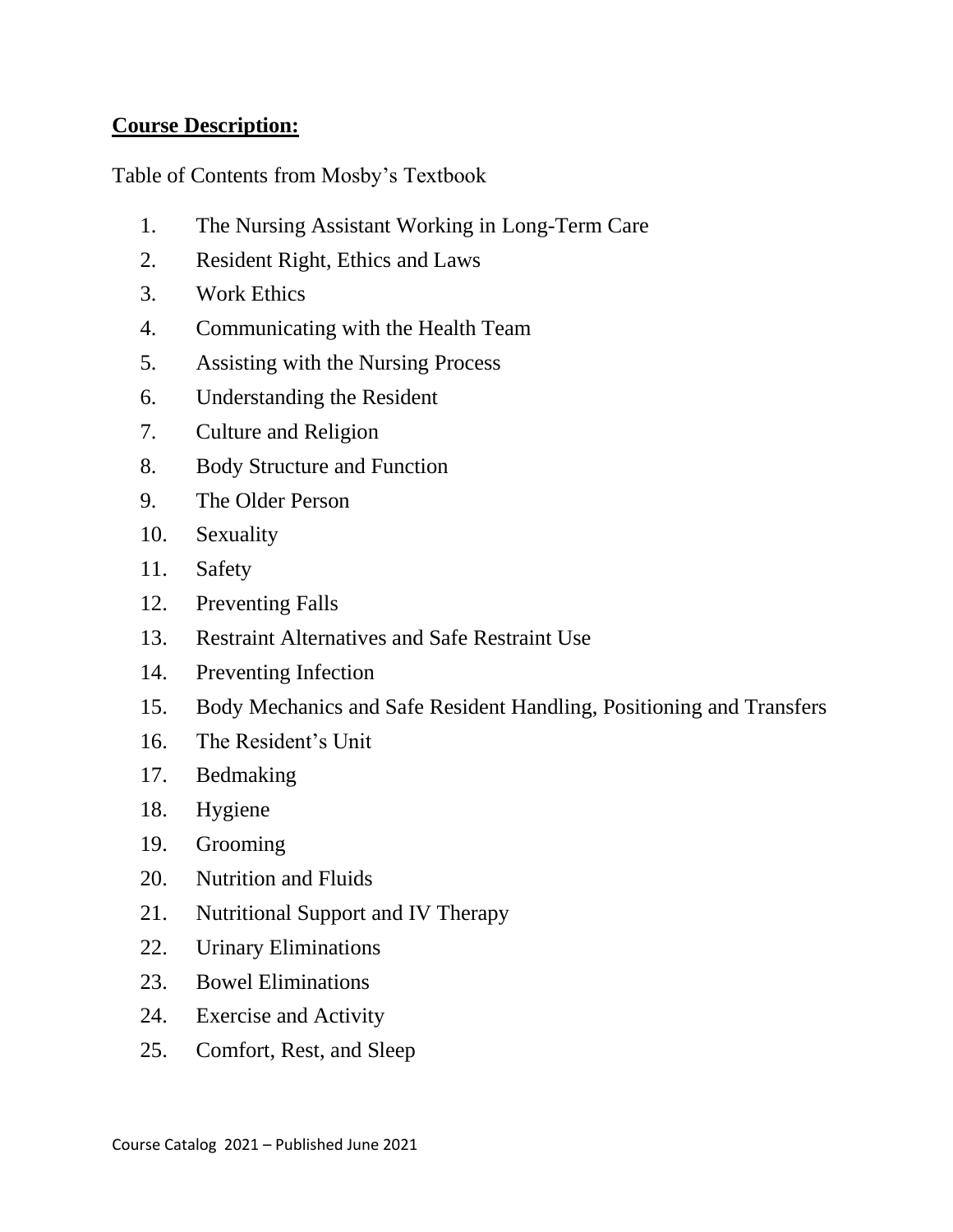- 26. Oxygen Needs and Respiratory Therapies
- 27. Measuring Vital Signs
- 28. Assisting with the Physical Examination
- 29. Collecting and Testing Specimens
- 30. Admissions, Transfers and Discharges
- 31. Wound Care
- 32. Pressure Injuries
- 33. Hearing, Speech and Vision Problems
- 34. Cancer, Immune System, and Skin Disorders
- 35. Nervous System and Musculoskeletal Disorders
- 36. Cardiovascular and Respiratory Disorders
- 37. Digestive and Endocrine Disorders
- 38. Urinary and Reproductive Disorders
- 39. Mental Health Disorders
- 40. Confusion and Dementia
- 41. Developmental Disabilities
- 42. Rehabilitation and Restorative Nursing Care
- 43. Assisted Living
- 44. Basic Emergency Care
- 45. End of Life Care
- 46. Getting a Job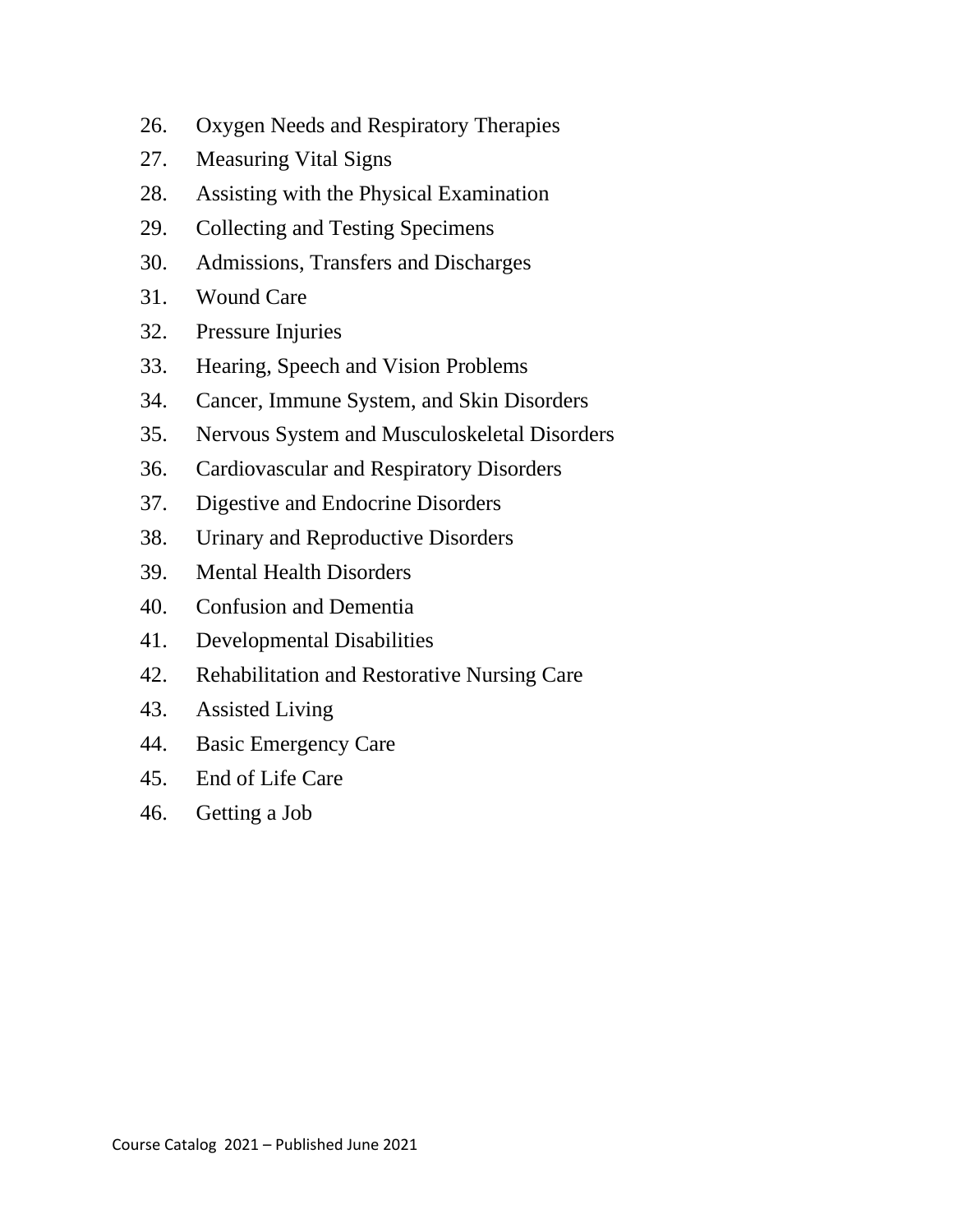#### **Tuition Fees and Other Costs**

#### **Classroom/Virtual Classroom Instruction – Tuition and Costs**

The total cost of the program is \$650. Of this \$50 is a non-refundable registration fee and \$600 is for tuition and supplies.

- 1. Registration Fee \$50
- 2. Tuition (includes registration fee) \$455
- 3. Textbook and class binder \$80
- 4. Background check \$25
- 5. Scrub top for clinicals \$15
- 6. Insurance \$25

#### **Online Class – Tuition and Costs**

The total cost of our on-line program is \$595.00.

- 1. Registration Fee \$50
- 2. Tuition \$400
- 3. Textbook and class binder \$80
- 4. Background Check \$25
- 5. Scrub top for clinicals \$15
- 6. Insurance \$25

It is recommended, but not required, that you also obtain a stethoscope and blood pressure kit for practicing key vitals skills. You will also need to purchase black scrub pants to wear to classes and to clinicals.

#### **TB Skin Test**

You must present the results of a TB Risk assessment **and** a TWO-STEP negative Tuberculin PD skin test. You must have these completed in order begin the class. The TWO-STEP Tuberculin PD skin test takes a minimum of 12 days to complete. If you are unable to get the TB skin test you may need a blood assay test or a chest x-ray to meet this requirement.

#### **Entrance Requirements**

Applicants must be 17 years old and must pass a background check (no felony convictions) and drug screen. Students cannot be listed on the Nurse Aide Abuse Registry or the Kentucky Adult Caregiver Misconduct Registry.

#### **Registration and Payment**

Registration and payment may be done online via our website for all class formats using major credit card or PayPal and is the preferred method. In-person paper registration and/or payment by check or cash may be done by appointment by calling our offices at 502-974-2541.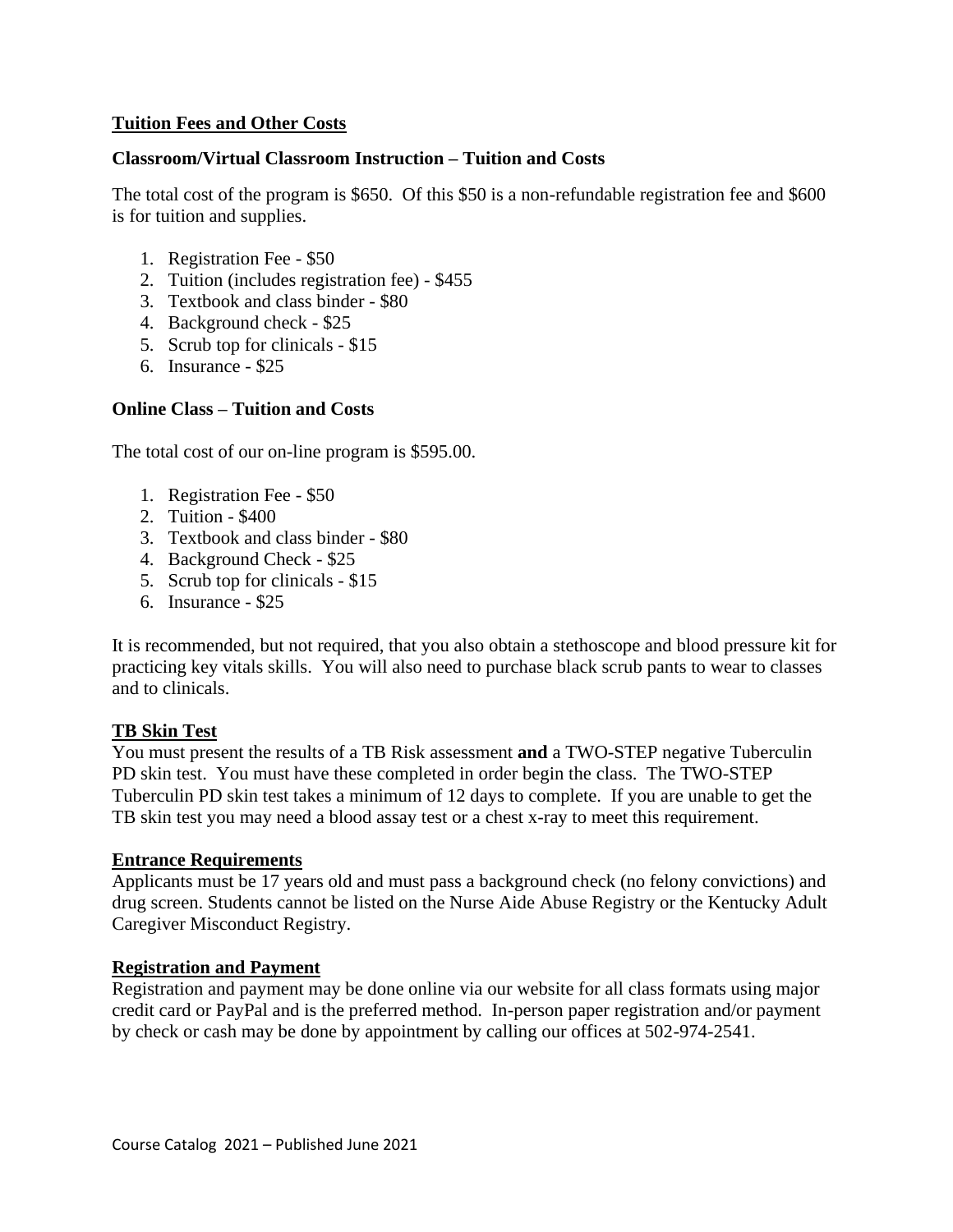#### **Classroom/Virtual Classroom Payment Plan**

Classes are filled on a first come first served basis. The total fee due is \$650. Of that \$50 is a non-refundable registration fee. The registration fee will hold a seat for you up to 7 days prior to the first day of class. To continue to hold a seat a  $2<sup>nd</sup>$  payment of \$400 is required 7 days prior to the first day of the class for which you are enrolled. Reserved seats for which the full \$450 is not received 7 days prior to the first day of class will be opened up to other students.

The final balance of \$200 must be paid in full prior to the clinical portion of the class. Any students not paid in full by the clinical portion of the class will not be allowed to participate in the clinicals and will not complete the class. Scheduling a make-up clinical session for any student due to non-payment is done at the discretion of Right Choice once payment is made and is dependent on class offerings and an open seat in a clinical session.

#### **Online Class Payment Plan**

The total fee for the online class is \$595. A payment of \$395 is required to begin the on line course. When the \$395 is paid, students will receive the required supplies and receive access to the course. Once the online coursework is completed and the full 59 hours of required attendance time is logged, students may register for the clinical portion of the class. A payment of \$200 is required to register for a clinical session.

Once a student has signed up for and paid for a clinical session no refund is available. Requests to reschedule a clinical session is done at the discretion of Right Choice and is dependent on an open seat being available. There is a \$50 fee to reschedule any clinical session.

# **Refund Policy**

# **Classroom/Virtual Classroom Refund Policy**

Refunds (less the \$50 registration fee) will be available up to 7 days prior to the first day of the class. After that date, there will be no refunds. Students who are dismissed due to improper conduct, absences or who fail to achieve competency are not entitled to any refunds. Students who do not attend the minimum required number of hours due to absences or tardiness are not entitled to any refunds. Students who drop the class for personal reasons are not entitled to any refunds.

#### **Online Class Refund Policy**

Once a student begins the on-line coursework, the \$395 payment is non-refundable. Once a student is registered for a clinical session, the \$200 payment is non-refundable.

#### **Tuition Reimbursement**

Under Kentucky State Medicaid rules, students may be reimbursed part of the cost of tuition if they go to work for a Nursing Facility in Kentucky. Details are available upon request.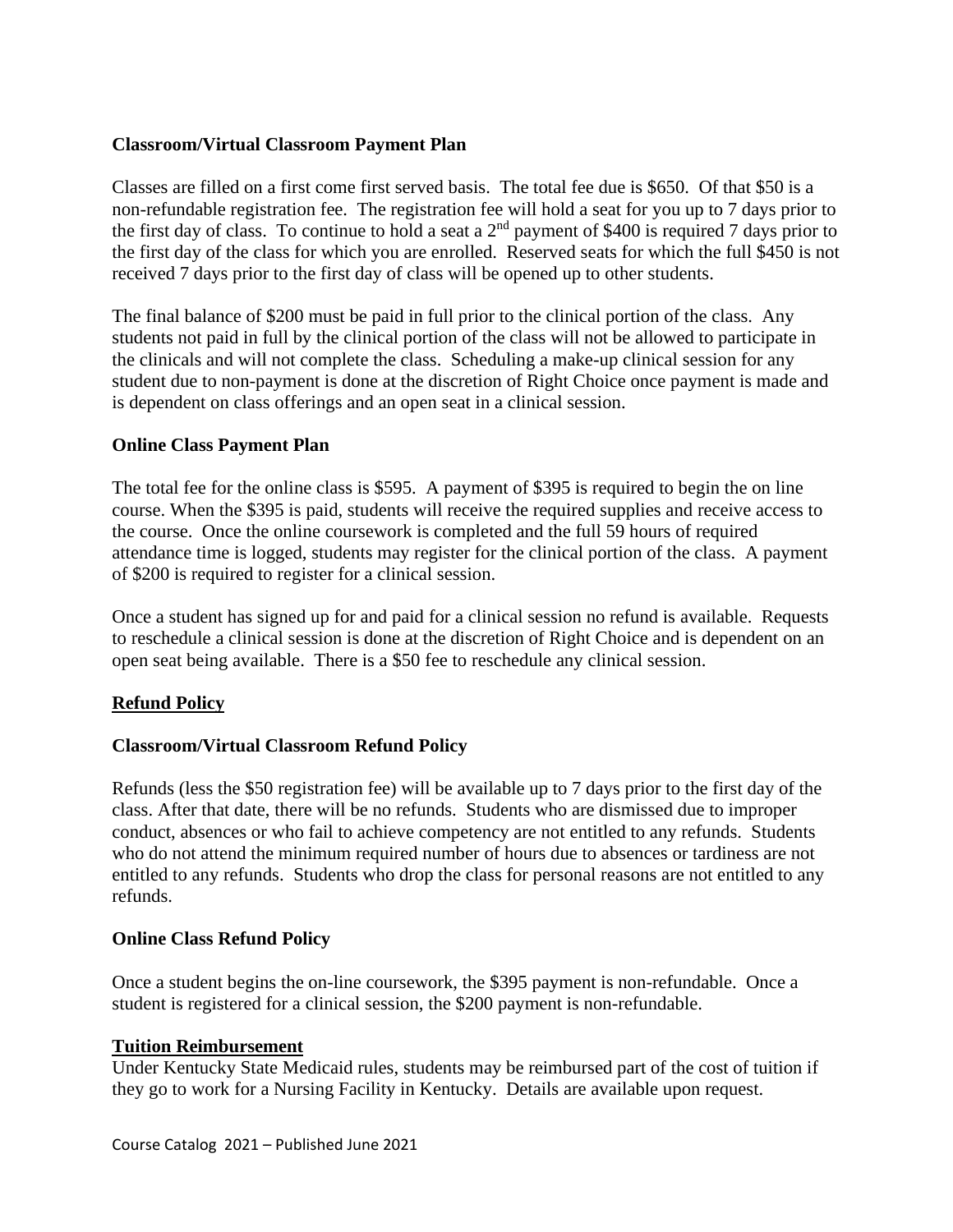# **Credit for Other Classes**

Because this is a Certificate Program, we are not able to award any credit for education received elsewhere or any work experience which you may have had. Your certificate of course completion will be based solely on work you have done while enrolled in Right Choice Health Care Training Institute, LLC. We also cannot guarantee that work done at Right Choice will be honored for credit at any other school.

### **Dismissal, Withdrawal, Re-entry**

Students can be dismissed from the program for lack of payment, lack of academic progress, and violating the student code of ethics. Students may withdraw at any time. Any student that is dismissed or withdraws who wants to reapply may do so. No previous tuition paid will be refunded and the full tuition is due upon re-enrollment.

#### **Dress Code**

BE PROFESSIONAL – LOOK PROFESSIONAL. When attending in-person classes at the Right Choice facility, the dress code is the red scrub top issued to you and black scrub pants. For the clinical portion of the class, students must wear the red scrub top issued to you by Right Choice and pair of black scrub pants with quality close-toed, close-heeled shoes (no sandals, flip flops or clogs).

#### **Course Completion**

Upon successful completion of this course, the student will receive a certificate of completion from Right Choice Health Care Training Institute, LLC. The student is then eligible to take the state Nurse Aide competency exam given at any of the testing centers in Kentucky.

#### **Attendance Policy**

#### **Classroom/Virtual Classroom**

Because this class has a state mandated time requirement, attendance at every class is critical. The class schedule is set up to ensure the student meets this requirement. If the student is late or misses a class session the student will not meet the minimum number of hours required. Students must be in attendance and participating in the classroom environment to be considered present.

Missed class time

- 1. Less than 4 hours: If the student misses less than 4 hours of scheduled class time, the hours may be made up with coursework at the discretion of the instructor.
- 2. 4-8 hours: If the student misses between 4 and 8 hours, Right Choice will work with the student to schedule a make-up day. Scheduling make-up days is dependent upon available space in upcoming classes.
- 3. More than 8 hours: Students who miss more than 8 hours may be required to drop the course. There will be NO REFUND of tuition already paid due to missed hours or days.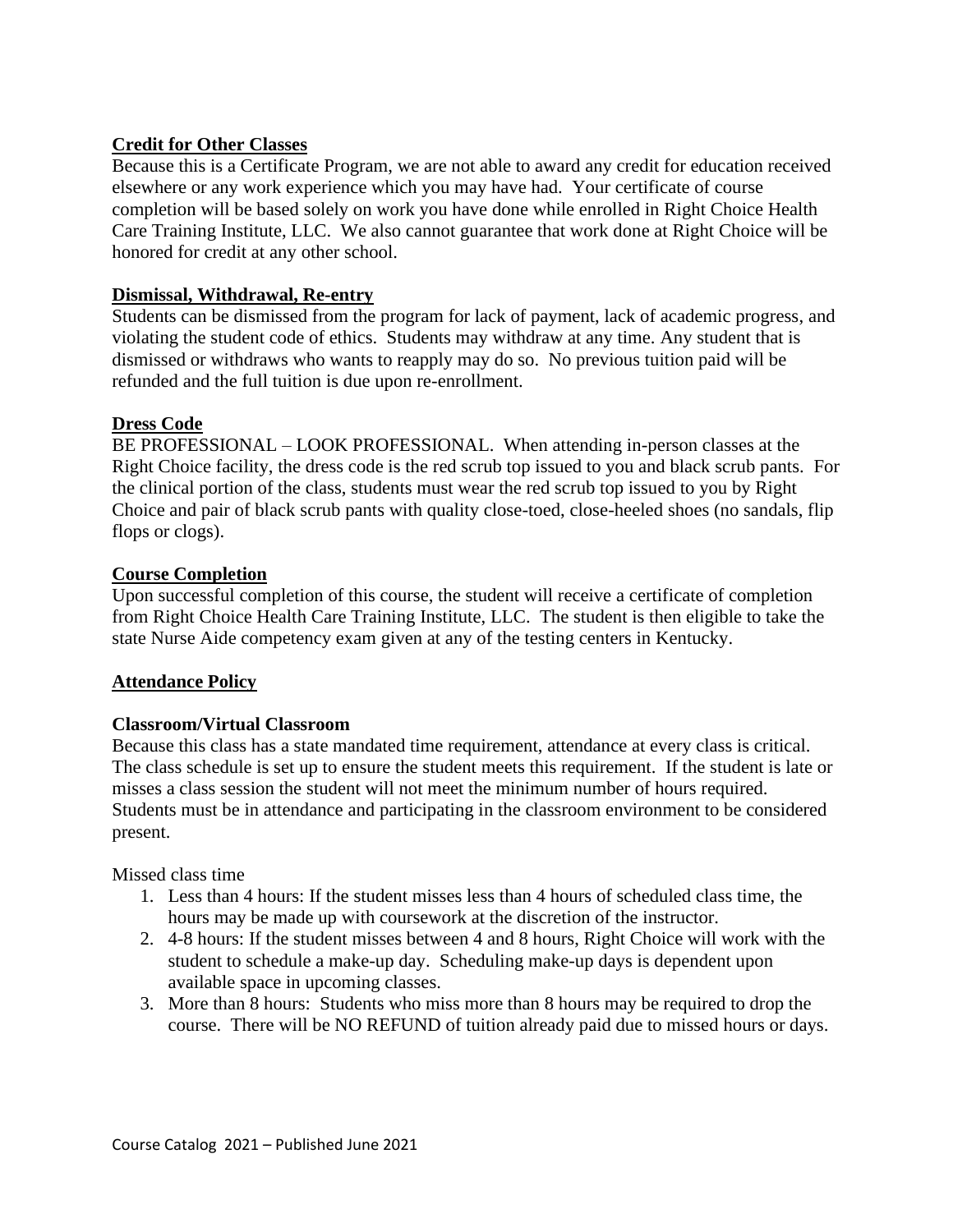RightChoice makes no promise that missed hours or days can be made up or that a future class will be offered in a timely manner. Any work missed due to absences or tardiness must be completed in a timely fashion to complete the class.

#### **Classroom**

There is a sign in sheet for each class session. Students will sign in upon arrival and sign out at the end of the day. Students will also sign in and out for designated lunch breaks. Any student that is sleeping, on their cell phone, or otherwise not participating in the class environment can be required to sign out and will not be counted present for missed time due to non-participation. Students must log a minimum of 59 classroom/lecture hours and 16 clinical hours. Any student who does not meet the state mandated time requirement will not receive a certificate of completion and will not be eligible to take the state exam.

#### **Virtual Classroom Classes**

Due to the nature of a virtual classroom, keeping attendance will be the responsibility of each student, using two separate Good Forms that Right Choice has created for this purpose. Students must sign in and out using the appropriate Google Form each time they begin a session of class activities in both the virtual classroom and individual, self-directed practice time.

The virtual classroom meets from 9am to 1:15pm each class day. Students are required to use the Google Form "Zoom Attendance" to sign in at the beginning of class and sign out promptly at the end of class. To be considered in attendance for the virtual classroom portion, students must be signed in, present and visible to the instructor and participating in the classroom activities. Students who are not signed in, are sleeping, on their cell phone, or otherwise not fully engaged with the class are not considered in attendance and will be signed out by the instructor.

Outside the virtual classroom, each student is required to spend an additional 4 hours watching skills videos and learning the steps for each skill, reading assigned textbook chapters, and taking the quizzes. The second Google Form "On Your Own" is used to document each student's time and progress. Students who fail to practice the skills, do the reading, and take assigned quizzes outside of the virtual classroom will not be prepared to take the state exam. Students may not receive credit for hours if they fail to document their practice hours thoroughly and accurately. If the state-mandated time requirement is not met, the student will not receive a certificate of completion.

Students must also attend 16 hours of in-person clinicals to finish the course.

#### **Online Class**

Due to the virtual format of the course, students work at their own pace. Students must log 59 hours in the online course and complete 16 hours of clinicals to receive a certificate of completion from Right Choice and to be eligible to take the state test.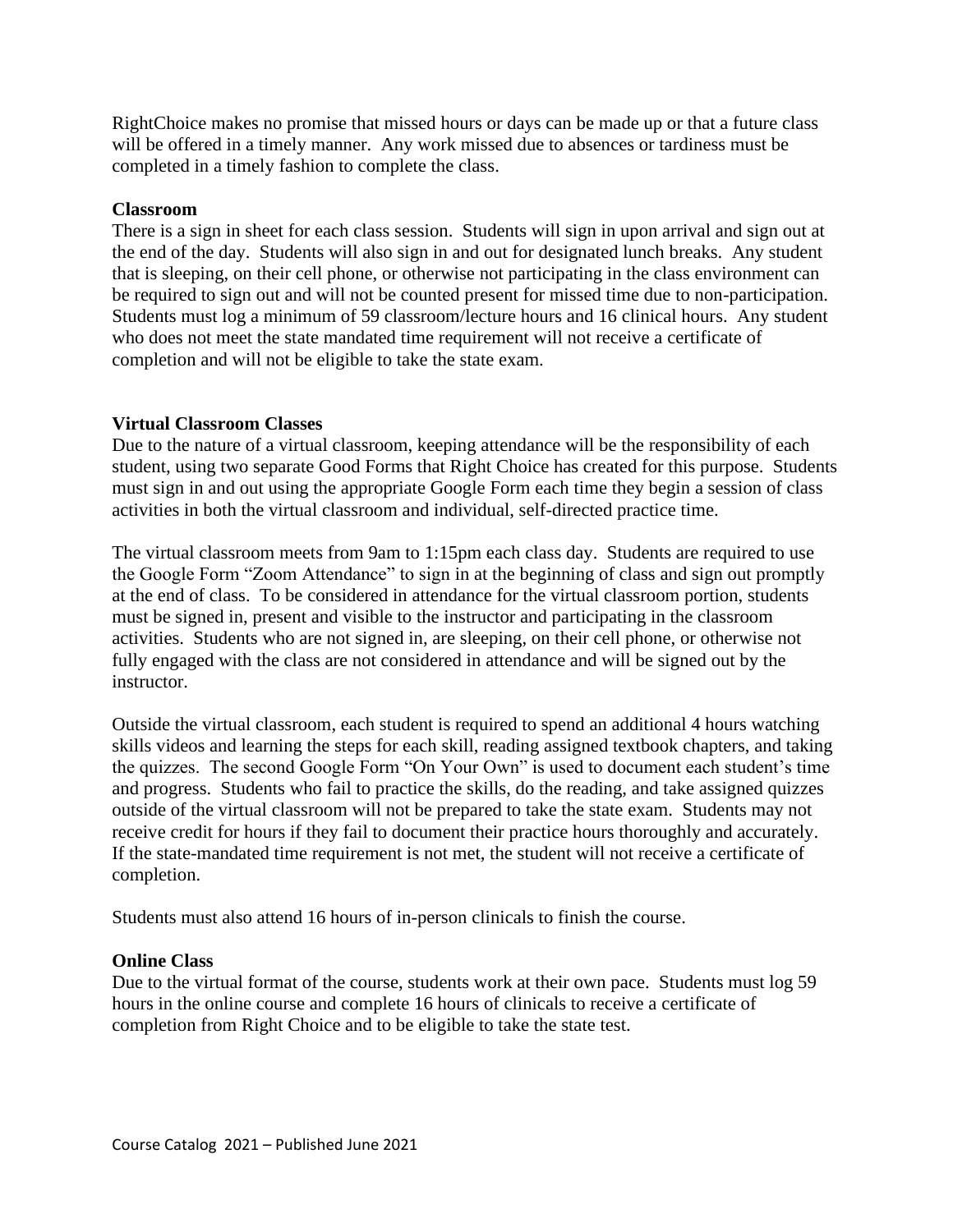# **Academic Progress**

Students who do not meet academic progress standards will be required to drop the class. Academic progress is measured in three ways.

- 1. Testing students must pass required tests and quizzes with a 70% minimum
- 2. Skills Labs Students have 26 hands-on skills that must be demonstrated with 70% accuracy.
- 3. Class participation Students are expected to participate in all aspects of the class including lecture, video and skills lab.

Students failing to meet academic progress criteria will go through the academic counseling process which is a 3-step process. 1) Counseling with the instructor.

2) Counseling with the instructor and executive director. 3) Dismissal from the program.

# **Transcripts**

Upon request students will be furnished with a transcript of their work upon successful completion of the class. Official copies of this transcript will be available for one year from the date of completion for no charge. After one year, official transcripts will be provided at a cost of \$5.00 each. Most employers require that a transcript be sent directly to them to be considered "official".

# **Class Schedule and Holidays**

Because Right Choice offers multiple class sessions, class schedules will be available upon request, prior to registrations. The school DOES NOT recognize federal Monday holidays such as President's Day. The school does recognize the following holidays: Christmas Eve, Christmas Day, New Year's Eve, New Year's Day, Derby Day, Memorial Day, July 4th , Labor Day, Thanksgiving Day.

# **Grievance Policy**

In the event of a misunderstanding or unfulfilled expectations, we ask that you give us the opportunity to resolve any problems or complaints regarding your experience at Right Choice.

You are always welcome to call our Executive Director, Terry Graham, RN at (502)974-2541 or you can address correspondence to her, marked "Personal and Confidential" at 2310 Hurstbourne Village Drive, #200, Louisville, KY 40299. Please include the nature of your complaint, dates, times, personnel involved and the specific policy you feel was violated. The director will investigate the grievance and notify the student within 5 days of the outcome of the investigation and any action Right Choice plans to take. The grievance and results will be kept on file at Right Choice.

If you believe a school has violated Kentucky statutes or regulations, you may send a written complaint to the Kentucky Commission on Proprietary Education.